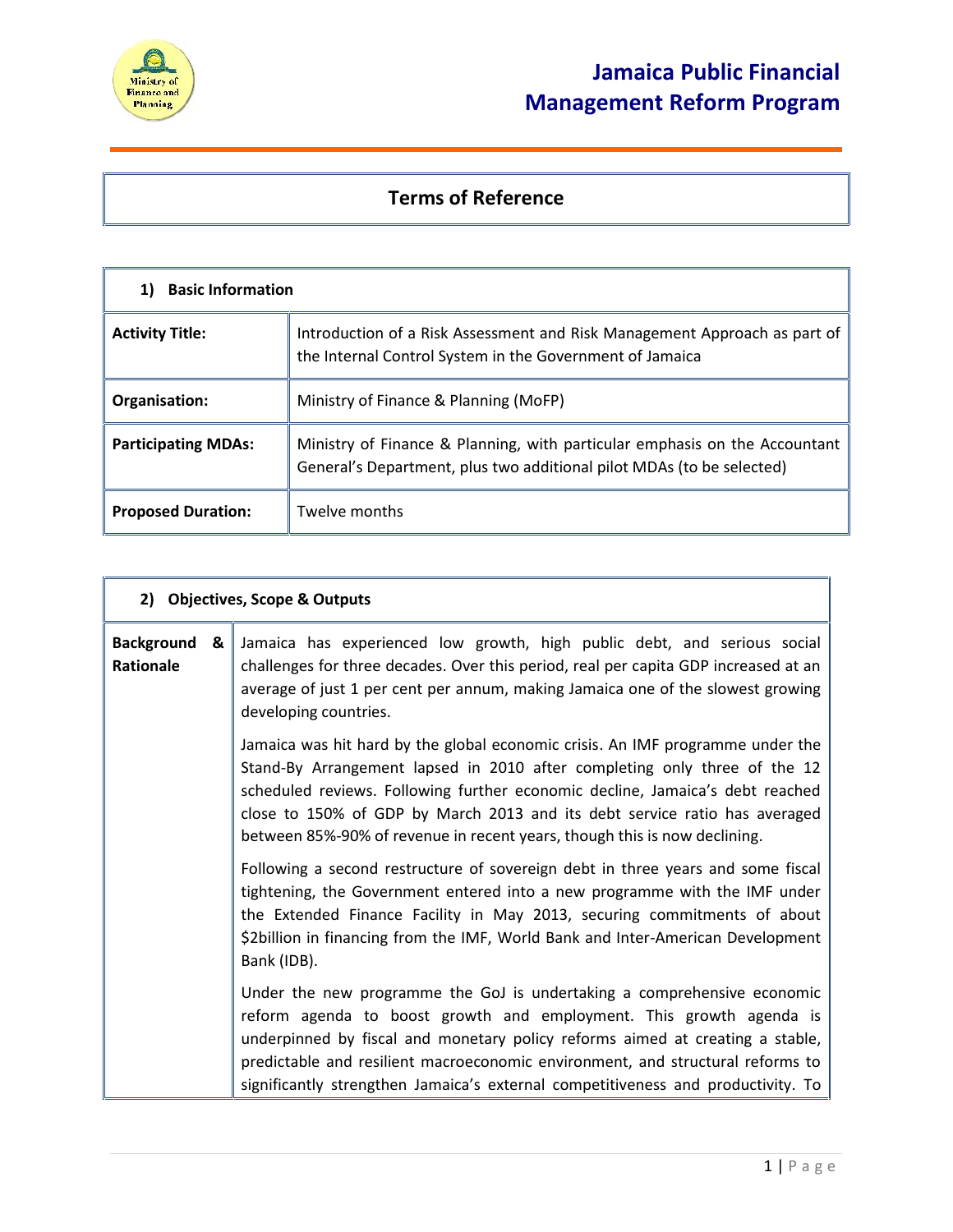date, Jamaica has passed all nine quarterly IMF reviews.

The Government has adopted a Fiscal Responsibility Framework (FRF). The FRF includes important features of an effective fiscal framework and aims to strengthen control over expenditures (including lending) by the Ministry of Finance & Planning, as well as to increase budget transparency. Legal frameworks have been amended with a view to introduce the FRF, to promote fiscal responsibility by stipulating greater transparency, more stringent rules about borrowing authorization for public bodies, and setting deficit and debt targets to be achieved by 2016.

### *Public Financial Management (PFM)*

Weaknesses in Jamaica's PFM framework have contributed to undermining fiscal stability and the efficiency and effectiveness of government spending. Fiscal management is currently guided by a set of rules and processes that does not support a strategic approach necessary to meeting Jamaica's development challenges. Budget planning is fragmented, especially for capital expenditures, and the public investment planning process is not comprehensive. The weak link between government priorities, planning, and budget, the lack of in-year expenditure controls, and the lack of accurate financial statements contribute to inefficient monitoring of public spending.

The 2012 Public Expenditure Financial Accountability (PEFA) review found system weaknesses in budget formulation and execution, cash, debt and payroll management, tax administration, procurement processes and basic accounting and reporting procedures posing a risk to the implementation of budgets as approved by the Parliament.

The government of Jamaica is committed to addressing these weaknesses. Some progress has already been made including the recent development of an improved budget calendar which will provide greater fiscal discipline and control in the budget preparation process. The GoJ has developed unified procedures that capture projects and priorities across the Ministries, Departments and Agencies to give the GoJ the ability to evaluate results and determine the impact of the public sector investment program, as well as monitor outputs on a periodic basis.

The GoJ has recently developed the PFM Reform Action Plan II (PFM RAP II) to continue to guide the implementation of a PFM-centered reform program. The action plan puts a focus on the sequencing of reforms and a more realistic implementation schedule to ensure the sustainability of the reforms. It also aims to act as a co-ordination tool for the international development partners providing technical assistance to Jamaica for PFM reform. Currently these include the IMF, the World Bank, the IDB, the UK Department for International Development (DFID), the European Union, and USAID.

Institutional arrangements to facilitate the implementation of the PFM RAP II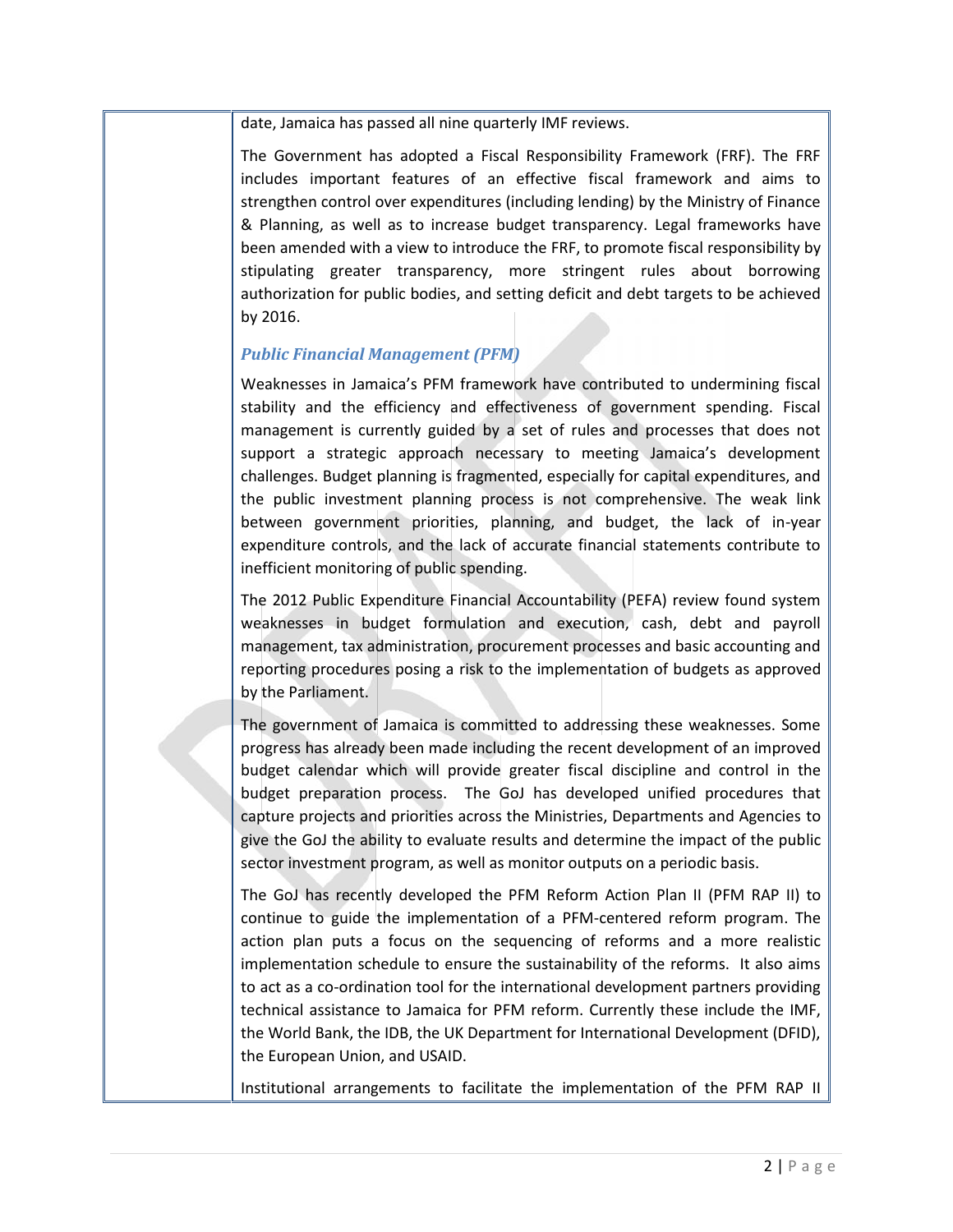include a PFM Steering Committee (SC) chaired by the Financial Secretary, and a PFM Secretariat to support the SC and facilitate monitoring. Sub-Committees are in place to oversee the implementation of five programmatic areas.

The objectives of the PFM RAP II are as follows, and cover the period to at least  $31<sup>st</sup>$ March 2017:

- i. To improve all PEFA Indicators by at least one score by end 2016
- ii. To transform the MoFP into a more modern and responsive ministry towards managing fiscal outcomes
- iii. To build co-operation between all PFM stakeholders and practitioners in Jamaica, building a whole-of-government alliance
- iv. To enhance skills and further professionalise the PFM workforce within GOJ

The longer term outcomes of the PFM RAP II look to achieve macroeconomic stability in public finances, higher levels of financial compliance, and greater improvements in the efficiency, accountability and transparency in the use of public funds in Jamaica, ultimately leading to better service delivery for all its citizens. In this, and in line with the ministry's vision of being "a *Centre of Excellence that enables sustainable growth and development through sound policy, planning, and quality service delivery*"<sup>1</sup>, the MoFP sees one of its key roles as being  $\parallel$ a facilitator to unlock and support opportunities for better investment in the country's infrastructure and human capital development. The MoFP can act as driver in forging stronger partnerships between all government ministries and all sectors of economic and social activity in Jamaica.

The PFM RAP II will improve the overall governance of the reform program, and further clarify, simplify, improve and harmonize the core financial management processes and information systems of the public sector. It aims to re-engineer and integrate the relevant systems in the MoFP and implementing agencies through the development of programmatic themes which better gather and coordinate the functional areas where reform is centred.

### *Objectives*

The objectives of this Action Plan are:

- i. To improve all PEFA Indicators by at least one score by end 2016
- ii. To transform the MoFP into a more modern and responsive ministry through managing fiscal outcomes
- iii. To build co-operation between all PFM stakeholders and practitioners in Jamaica, building a whole-of-government alliance

 $1$  MoFP Strategic Business Plan 2014/15-2016/17, Government of Jamaica 2014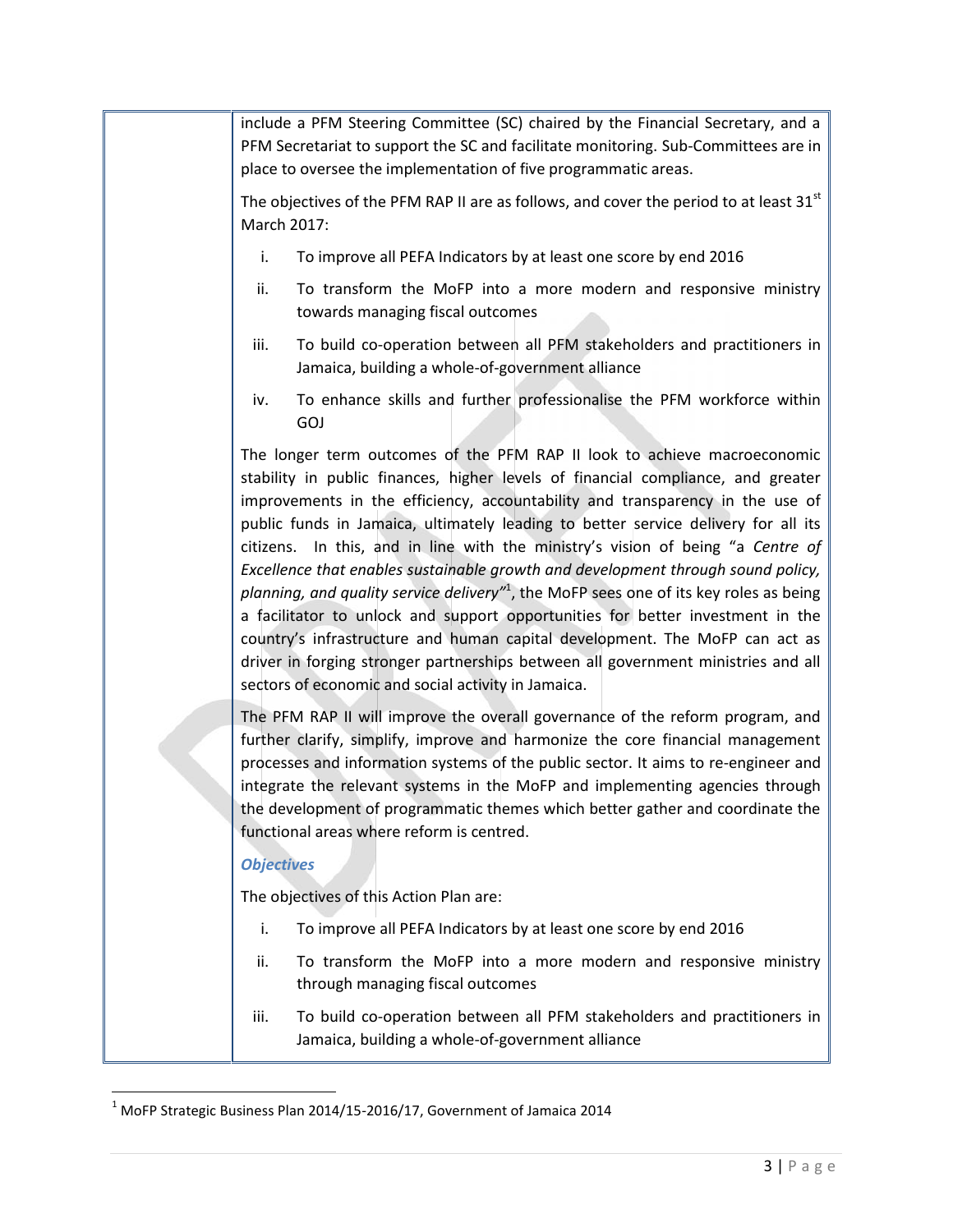iv. To enhance skills and further professionalise the PFM workforce within GOJ

The GoJ, with the MoFP as lead ministry, seeks to strengthen its internal control systems (ICS) to safeguard government resources and ensure effective, efficient and economical operations, and specifically introduce more formal arrangements in its approach to Risk Assessment and Risk Management.

#### *Risk Management in GoJ*

A policy on risk management and a centralised strategic approach will bring an integrated, coordinated and coherent approach to risk in the GoJ and help minimise potential losses in terms of the GoJ's objectives and programs. It will allow management at all levels to be fully aware of the scale and range of risks facing their organisation, and so have a formulated response to the financial or operational impact if risks are confirmed. It will remove inconsistencies in both understanding of, and responses to risk throughout the GoJ, and enable management to consider the best allocation of resources through risk management. Formally raising the issue of risk management in GoJ will also help MDAs learn about their own dynamics and vulnerability in a more inclusive and consultative manner, and demand that staff give greater consideration to consequences of specific actions. This should also help to establish better prioritization of scare resources, through the adoption of a Risk Based Budgeting approach, and encourage a "joined up" government approach to the strategic focus of the GoJ.

In recent times, all Corporate Plans submitted by MDAs to the MoFP as part of their budget submissions have required a Risk Matrix. However, it is not clear how the risks have been identified and/or if the risks identified are effectively managed. The MoFP has established a Risk Management Working Group, and some of its members have undertaken a training program and become certified in ISO 31000 – Risk Management (refer http://www.iso.org/iso/home/standards/iso31000.htm).

In a wider GoJ context, the need for risk management appears to be reasonably understood by senior management, but to date there has not been the recognition of the need for a formalised central government-wide risk management strategy or risk management approach. Indications are that there remains a belief that by considering the legal and regulatory risks then the conditions and intentions of the internal control system are met. Less consideration is given to the management of business risks, i.e., those risks which represent threats to the ability and capacity of MDAs to deliver on their core service delivery mandates, particularly from current and foreseeable fiscal constraints or generally security risks. So as build on the momentum gained from earlier work, a technical assistance project is proposed to further institutionalize the progress made.

# $\begin{array}{|c|c|}\n\hline\n\hline\n\hline\n4 & | P a g e\n\end{array}$ **Objectives** The overall objective of the activity is to continue to **strengthen the organizational**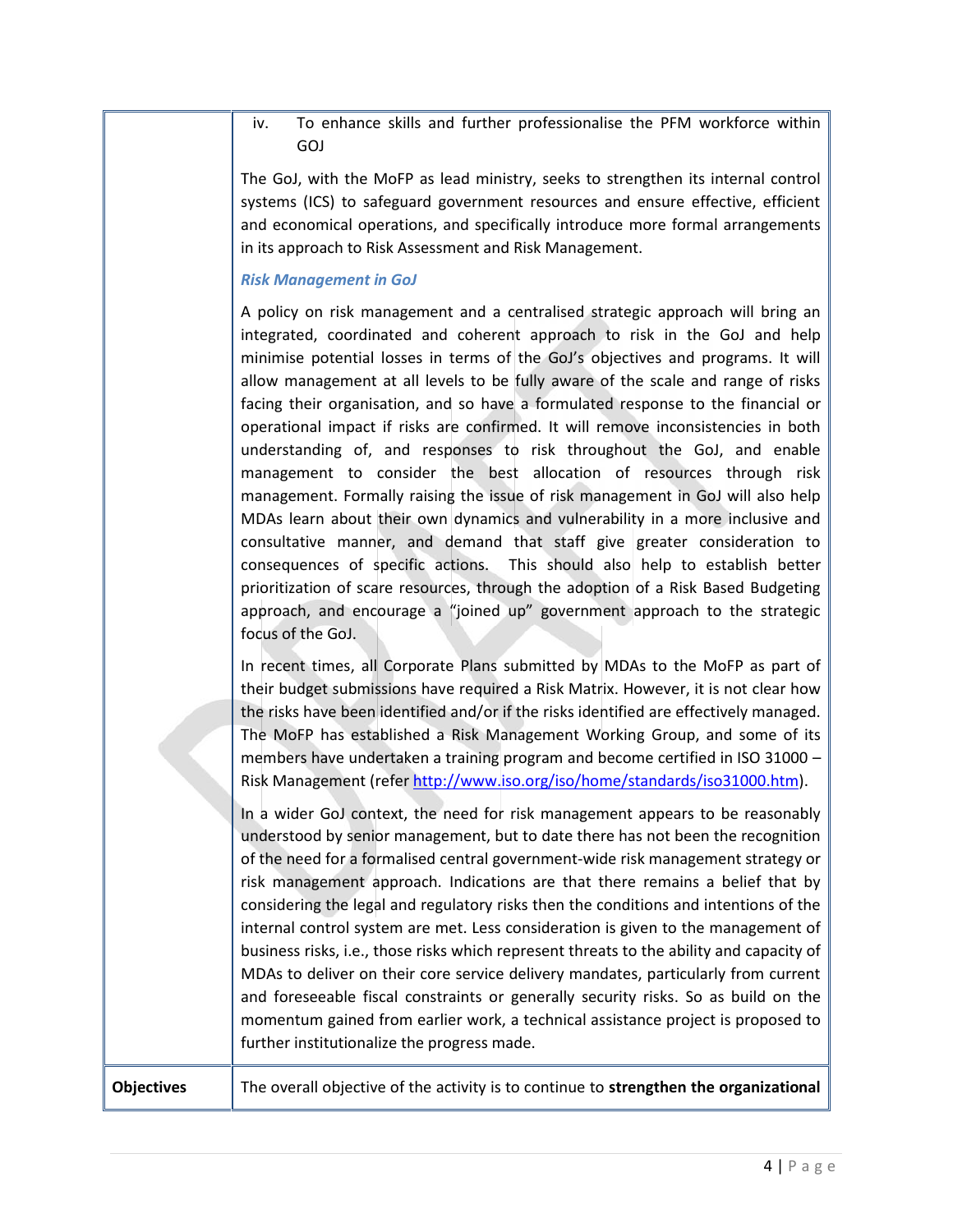|                      | capability in Internal Control to support the GOJ (and MoFP) in achieving its goals<br>and objectives.                                                                                                                                                                                                                                                                                                          |
|----------------------|-----------------------------------------------------------------------------------------------------------------------------------------------------------------------------------------------------------------------------------------------------------------------------------------------------------------------------------------------------------------------------------------------------------------|
|                      | The specific objective in relation to risk assessment and risk management is to<br>ensure the strategies, practices and skills necessary to apply risk assessment and<br>risk management are institutionalised and embedded within the management<br>structures of GOJ and its MDAs, with emphasis that such functions are<br>responsibilities at all levels, and an integral part of organizational processes. |
|                      | The above objectives are consistent with the PFM RAP II, and fall under the<br>Business Processes Program.                                                                                                                                                                                                                                                                                                      |
| <b>Scope of Work</b> | At a minimum, the following outputs will be achieved:                                                                                                                                                                                                                                                                                                                                                           |
|                      | Preparation and publication of a Risk Management Policy and<br>$\bullet$<br>accompanying Risk Management Strategy for government MDAs in<br>Jamaica.<br>Establishing a dedicated Risk Management Unit within the Accountant<br>٠<br>General's Department specific to its own needs, and the Ministry of<br>Finance & Planning, as well as two other MDAs (to be identified).                                    |
|                      | Support to the MoFP and selected MDAs in developing and applying the<br>$\bullet$<br>strategy to the planning process and internal control system in the MDA.<br>This will include methodologies with accompanying templates for                                                                                                                                                                                |
|                      | Risk identification,<br>O                                                                                                                                                                                                                                                                                                                                                                                       |
|                      | Risk evaluation and prioritisation,<br>$\circ$                                                                                                                                                                                                                                                                                                                                                                  |
|                      | Assessment of risk tolerance on the MDA, and<br>$\circ$                                                                                                                                                                                                                                                                                                                                                         |
|                      | Development of appropriate responses<br>$\circ$                                                                                                                                                                                                                                                                                                                                                                 |
|                      | Training and mentoring in the use of the methodologies and templates will<br>be an integral part of the assignment.                                                                                                                                                                                                                                                                                             |
|                      | For the selected pilot MDAs, the Annual Corporate Plan submitted to the<br>MoFP will include their Risk Matrix, with accompanying risk management<br>strategies.                                                                                                                                                                                                                                                |
|                      | Training to internal audit staff in all MDAs, and to the Auditor General's<br>Department, will be given in ERM Risk Management principles and<br>practices.                                                                                                                                                                                                                                                     |
|                      | Particular attention will be applied to the introduction of the ERM Risk<br>$\bullet$<br>Management policy and strategy into the Accountant General's<br>Department (AGD) of the MoFP. This will be carried out in conjunction with<br>a program of training in Forensic Accounting/Auditing to selected staff of<br>the AGD (and the Auditor General's Department, if requested).                              |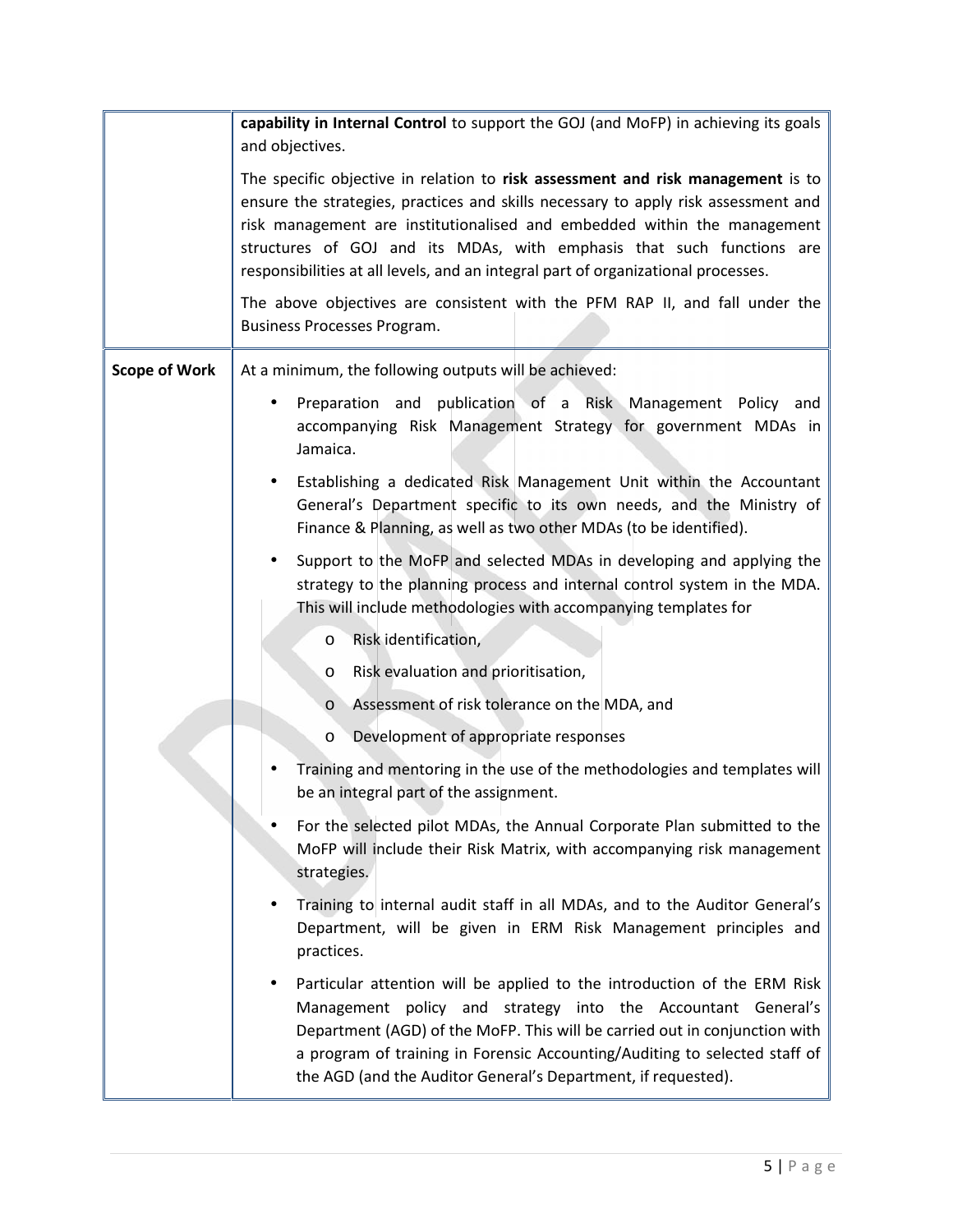|                                               | Developing and performing a Risk Assessment for all aspects of the<br>$\bullet$<br>Accountant General's Department, to include organisational, operational,<br>technical, business processes, HR, financial, reputational, environmental,<br>etc. <sup>2</sup>                                                             |
|-----------------------------------------------|----------------------------------------------------------------------------------------------------------------------------------------------------------------------------------------------------------------------------------------------------------------------------------------------------------------------------|
| <b>Major</b><br>Outputs/<br><b>Components</b> | By the conclusion of the activity, participants from the MDA executive<br>management, and the departments/units/offices will:<br>Understand the concept, principles and practices of risk<br>$\circ$<br>management, and the meaning of risk; and this has been explained<br>and established as a principle within the GOJ; |
|                                               | Implement the tools and techniques for formulating a risk<br>$\circ$<br>management strategy (including how to use the templates) and<br>carrying out risk assessment, disaster recovery procedures, fraud<br>prevention and detection, and other risk treatment mechanisms.                                                |
|                                               | Comprehensive Risk Registry for the Accountant General's Department/<br>Treasury                                                                                                                                                                                                                                           |
|                                               | Strategic Plan for the establishment and maintenance of a dedicated Risk<br>Management Unit within the MoFP.                                                                                                                                                                                                               |

| 3) Management Arrangements, Risks, Monitoring & Reporting |                                                                                                                                                                                                                                                                                                                                                                                                                                                                                                                                                                                                                                                                                                                                                                                                                                                                                                                                                                                                       |  |
|-----------------------------------------------------------|-------------------------------------------------------------------------------------------------------------------------------------------------------------------------------------------------------------------------------------------------------------------------------------------------------------------------------------------------------------------------------------------------------------------------------------------------------------------------------------------------------------------------------------------------------------------------------------------------------------------------------------------------------------------------------------------------------------------------------------------------------------------------------------------------------------------------------------------------------------------------------------------------------------------------------------------------------------------------------------------------------|--|
| <b>Management</b><br><b>Arrangements</b>                  | Through Technical Assistance from a development partner, the GoJ will engage a<br>qualified consultant to work closely with the MoFP, and two selected pilot MDAs, for<br>a period of twelve months to implement the assignment. For sustainability, the MoFP<br>will engage and assign a full-time employee as a direct counterpart and adviser to<br>work alongside the consultant for the duration. Further, the MoFP and selected MDAs<br>will assign additional part-time staff who will be the focal points for risk management<br>in their respective MDAs and departments/units. Over the longer term, the full-time<br>local employee and part-time staff will form the nucleus of a proposed Risk<br>Management Unit within the GoJ and its MDAs.<br>The experts will work under the supervision of the Business Processes Sub-Committee<br>for the program, who will manage progress and outputs/outcomes.<br>The Business Processes Sub-Committee reports to the PFM Oversight Committee. |  |
| Potential Risks                                           | For the successful implementation of this activity, it is assumed the following critical                                                                                                                                                                                                                                                                                                                                                                                                                                                                                                                                                                                                                                                                                                                                                                                                                                                                                                              |  |

<sup>&</sup>lt;sup>2</sup> The Accountant General's Department, a division of the MoFP, is undergoing a series of intensive reforms to bring it up to standards required of a modern office, supported by technical assistance from the IMF. The con bring it up to standards required of a modern office, supported by technical assistance from the IMF. The consultants will coordinate closely with this effort.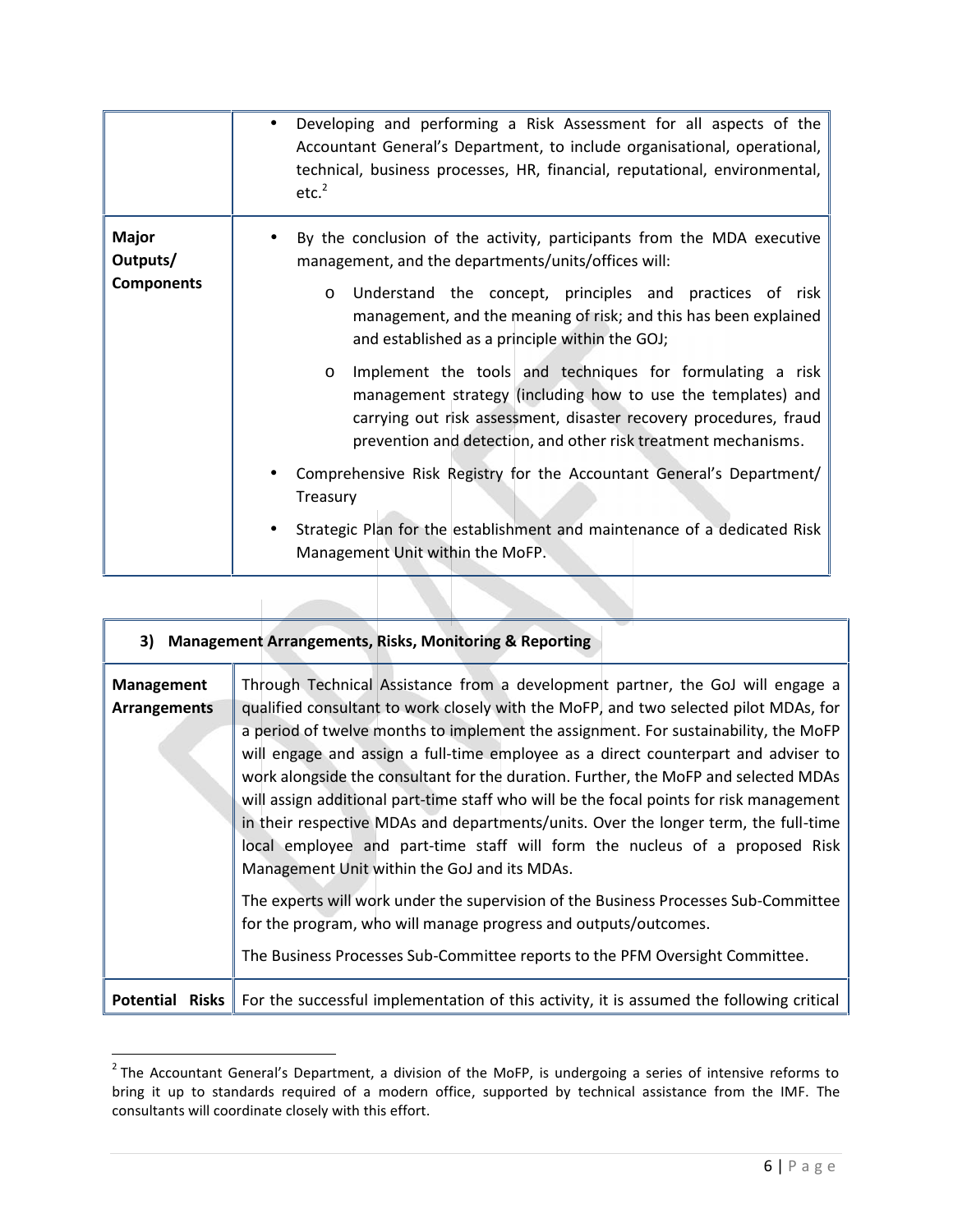| and Mitigation         | success factors are in place in MoFP and GoJ:                                                                                                                                                                                                                                                                                                                                                                                                                                                                                                                                                                                                                                               |
|------------------------|---------------------------------------------------------------------------------------------------------------------------------------------------------------------------------------------------------------------------------------------------------------------------------------------------------------------------------------------------------------------------------------------------------------------------------------------------------------------------------------------------------------------------------------------------------------------------------------------------------------------------------------------------------------------------------------------|
|                        | There is clear commitment to the objectives, with ownership and leadership<br>$\bullet$<br>of their implementation at all levels.                                                                                                                                                                                                                                                                                                                                                                                                                                                                                                                                                           |
|                        | There is clear commitment to change management at all levels to implement<br>٠<br>modern management processes.                                                                                                                                                                                                                                                                                                                                                                                                                                                                                                                                                                              |
|                        | There is clear willingness and capacity on the part of the immediate Sub-<br>٠<br>Committee and the PFM Oversight Committee to manage the process<br>effectively.                                                                                                                                                                                                                                                                                                                                                                                                                                                                                                                           |
|                        | Project and logistical management of implementation activities is available.<br>$\bullet$                                                                                                                                                                                                                                                                                                                                                                                                                                                                                                                                                                                                   |
|                        | Risks associated with the successful completion of this Project are reflected in the<br>failure of the above assumptions to apply, and the following:                                                                                                                                                                                                                                                                                                                                                                                                                                                                                                                                       |
|                        | Inadequate qualified resources and support to the implementation of the<br>$\bullet$<br>activity will restrict the capacity to implement a risk management strategy<br>within the MoFP, and the broader GoJ and its MDAs.                                                                                                                                                                                                                                                                                                                                                                                                                                                                   |
| <b>Monitoring</b><br>& | The consultant will follow the following reporting procedure:                                                                                                                                                                                                                                                                                                                                                                                                                                                                                                                                                                                                                               |
| <b>Reporting</b>       | Prepare an Inception Report with a comprehensive tentative workplan within<br>٠<br>the first 15 working days. This will detail the approach to be followed and the<br>training and mentoring activities to be implemented, with tentative dates for<br>all training activities and seminars, together with the intended training<br>audience. This will allow proper planning and sufficient notice to proposed<br>audiences to arrange schedules, and approvals for budget allocations, in good<br>time. Draft templates to be proposed for use by the GoJ will be included in<br>the IR. This report will be submitted to the Project Steering Group (to be<br>established) for approval. |
|                        | A quarterly report (no more than ten pages) outlining the activities carried<br>out for the period, and proposed activities for the forthcoming quarter.                                                                                                                                                                                                                                                                                                                                                                                                                                                                                                                                    |
|                        | A final report on completion of the assignment which will summarise the<br>work done and the results achieved, and proposals for next steps to be<br>implemented by the GoJ.                                                                                                                                                                                                                                                                                                                                                                                                                                                                                                                |
|                        | Additional informal reports may be requested by stakeholders from time to<br>time, and attendance at meetings of the PFM Oversight Committee or its<br>various sub-committees may be required.                                                                                                                                                                                                                                                                                                                                                                                                                                                                                              |
|                        | Monitoring and reporting will be carried out by the PFM Secretariat in close<br>consultation with stakeholders. A detailed activity M&E system will be established<br>early in the activity which will be consistent and supportive of the overall PFM RAP<br>M&E structures.                                                                                                                                                                                                                                                                                                                                                                                                               |